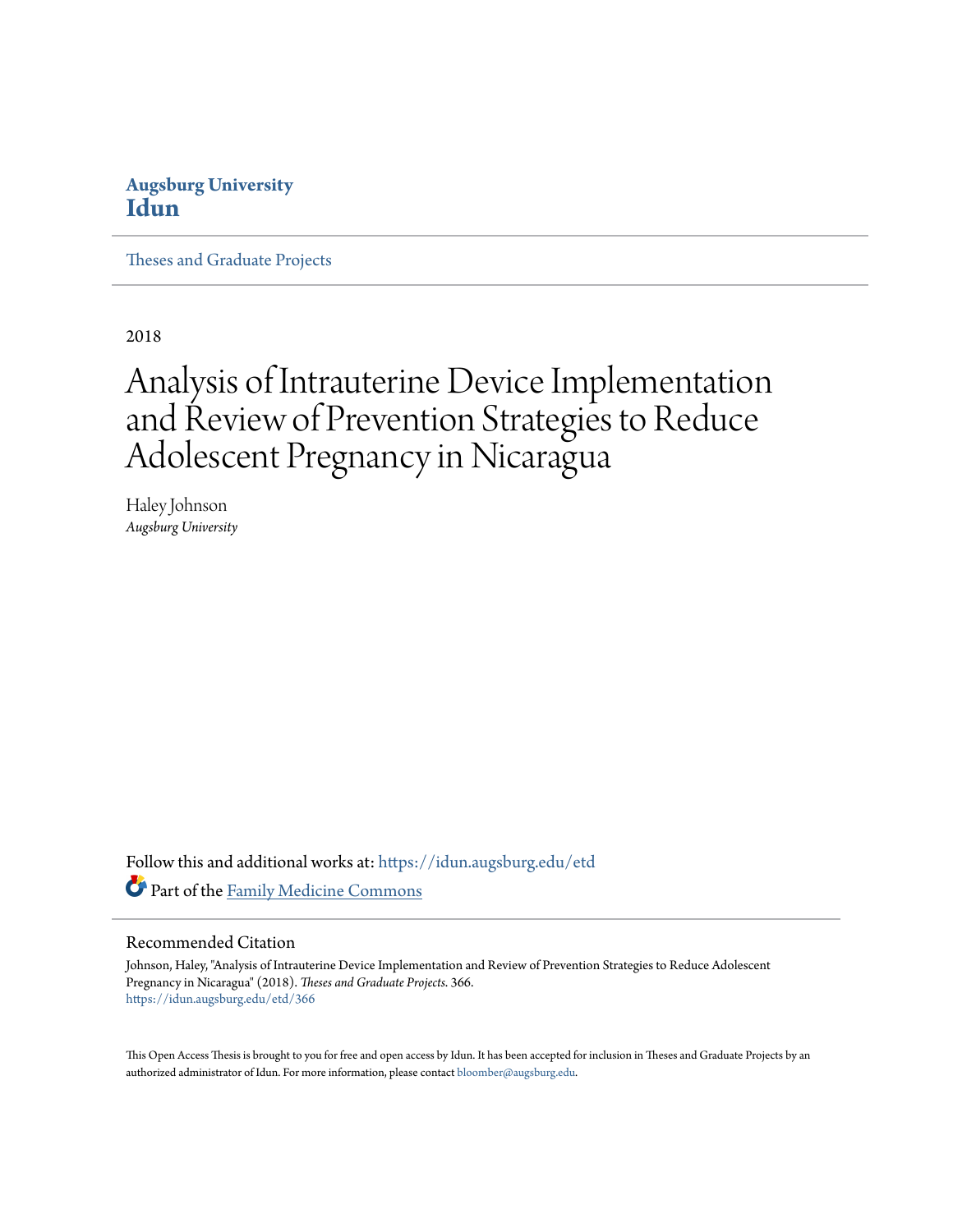Analysis of Intrauterine Device Implementation and Review of Prevention Strategies to Reduce

Adolescent Pregnancy in Nicaragua

By

Haley Johnson, PA-S

Stephanie Elko MS, PA-C

Paper Submitted in Partial Fulfillment

Of the Requirements for the Degree

Of Master of Science

Physician Assistant Studies

Augsburg College

August 14, 2017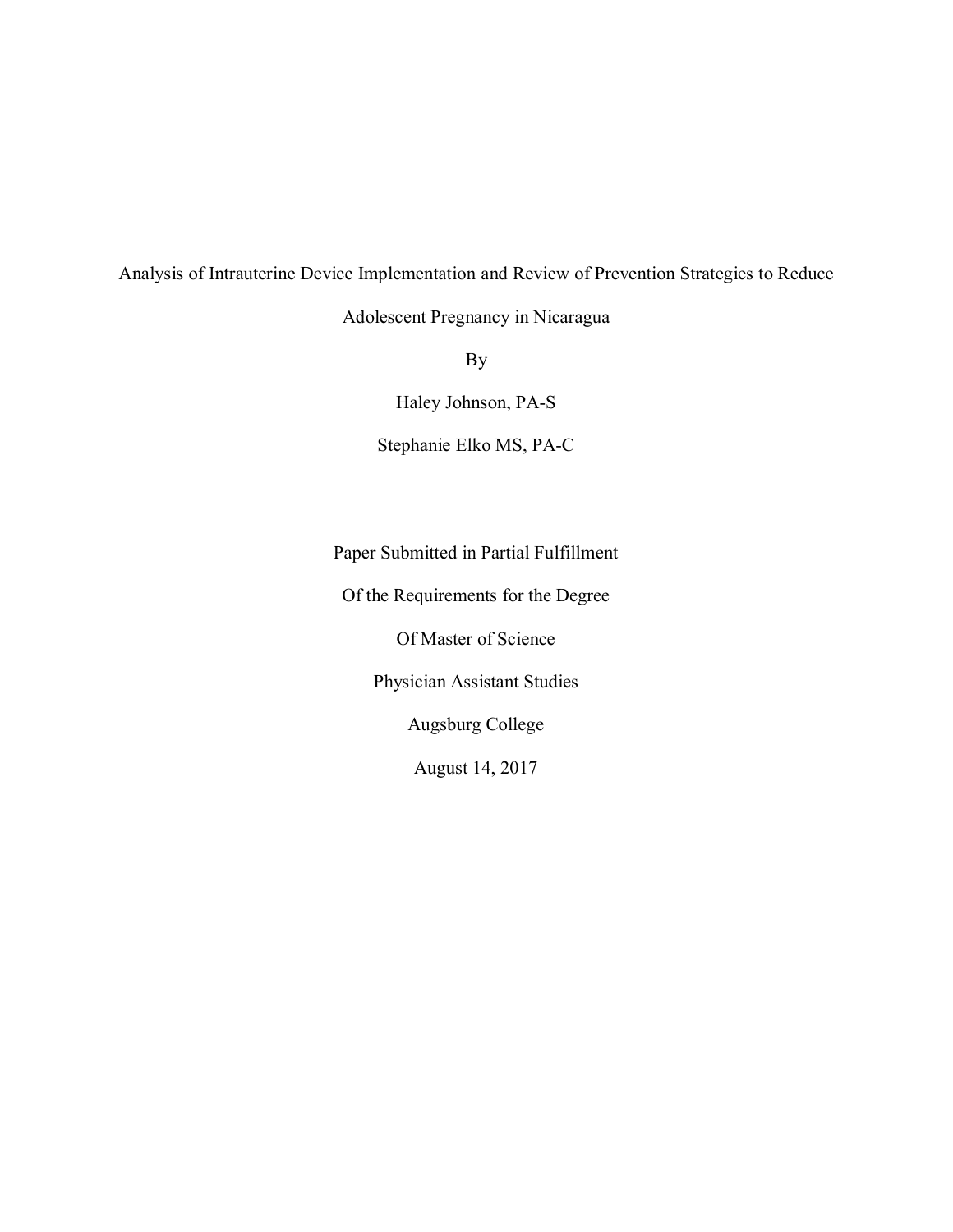# **Table of Contents:**

| Abstract                      | $\overline{3}$ |
|-------------------------------|----------------|
| Introduction                  | $\overline{4}$ |
| Background: Literature Review | $\sqrt{5}$     |
| Methods                       | 13             |
| Discussion                    | 14             |
| Conclusion                    | 17             |
| References                    | 19             |
| Appendix                      | 21             |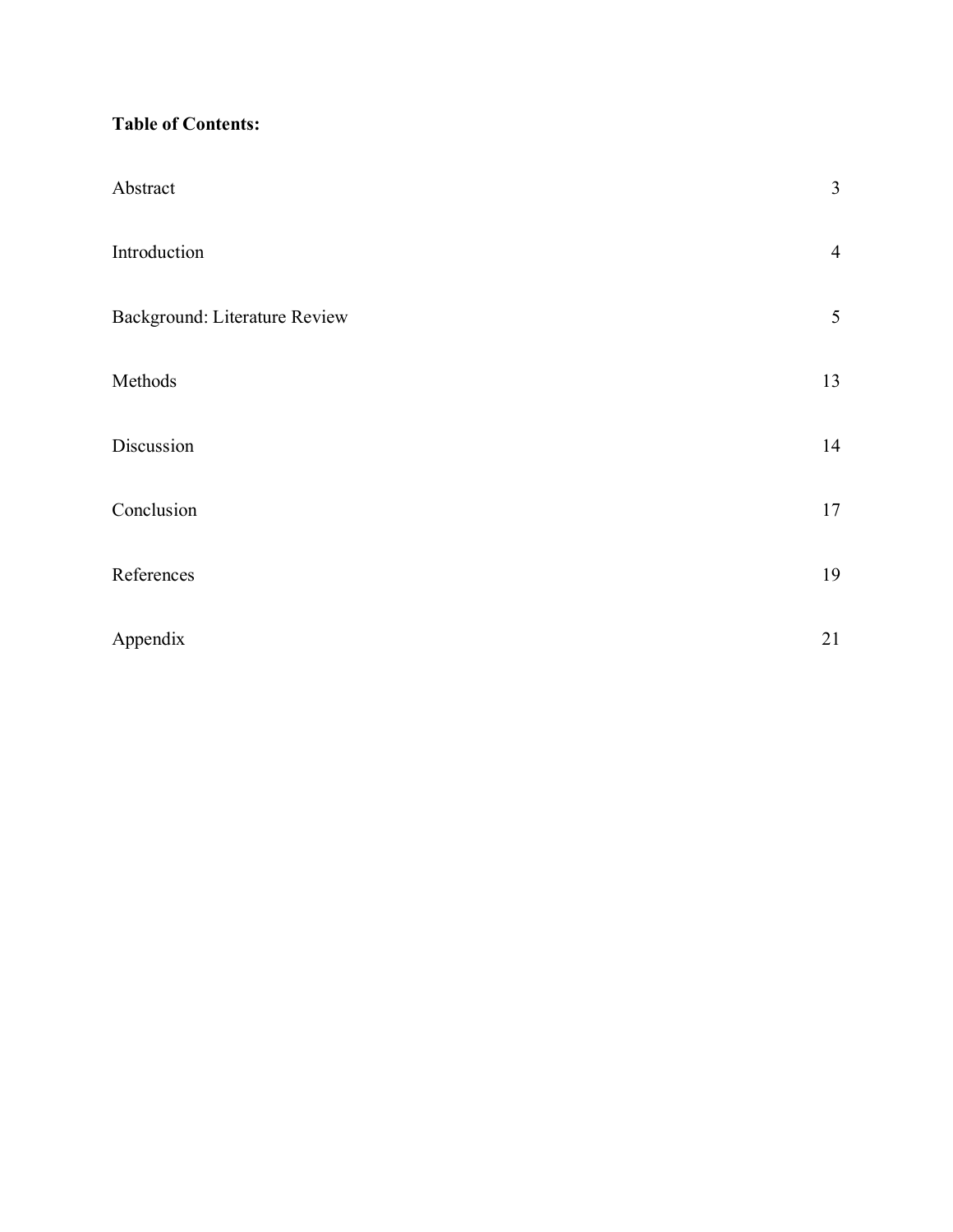#### **Abstract**

Adolescent pregnancy is one of the main healthcare issues facing Nicaragua. Prevention strategies are needed to avoid the maternal and fetal outcomes associated with young pregnancies. Extensive literature analysis and face-to-face discussions in Nicaragua were conducted to determine the current incidence of adolescent pregnancy and contraception use, barriers to reproductive health for adolescents, maternal outcomes of adolescent pregnancy, and if intrauterine devices have the potential to be a culturally effective method of contraception. Specific barriers to reproductive health for adolescents were identified to be machismo, societal criticism, lack of reproductive education, fear of infection from IUDs, and underutilization of healthcare facilities. Intrauterine devices are more effective and have a lower discontinuation rate compared to other contraceptives. Intrauterine devices also provide an option for a less extensive treatment regimen following implantation compared to daily or monthly dosing with other contraceptives. However, current attitudes regarding IUDs for contraception remain skeptical, which explains why they are the least favored contraceptive method in Nicaragua. Solely educating clinicians and patients about the effectiveness of IUDs does not increase their use nor change patient and provider attitudes. Instead, a multifactorial approach to IUD implementation has shown increased uptake of IUDs as contraception and has given hope for adolescent pregnancy prevention.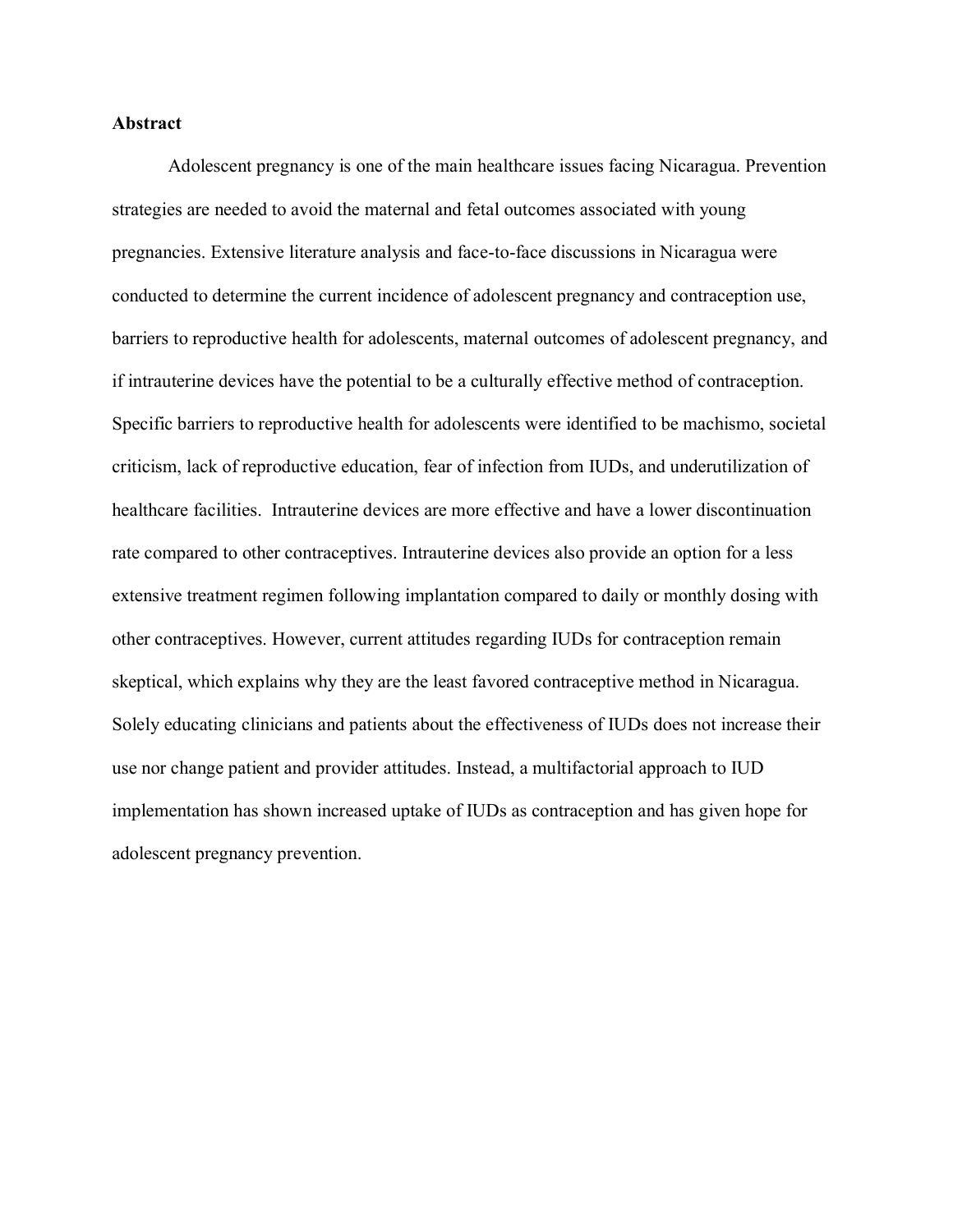#### **Introduction**

According to the World Health Organization, Nicaragua has one of the highest adolescent birth rates in the world, with 149 births per 1000 women compared to 54.4 births per 1000 women here in the United States. Adolescents make up 24% of the total Nicaraguan population and 25% of women have already been pregnant by the age of 17. Many factors contribute to national birth rate statistics. Increasing pregnancies among young women correlate with countries that are poor and underdeveloped like Nicaragua.<sup>1</sup>

Adolescent pregnancies and births pose a significant threat to maternal and fetal health. When pregnancies are unwanted or unplanned, they often result in significant emotional distress for the mother. Higher prevalence of anxiety and depression has been associated with pregnant mothers in Nicaragua than pregnant mothers in developed countries. This is concerning not only to the mother, but also to the child, as anxiety and depression during pregnancy can lead to adverse fetal outcomes including low birth weight, preterm labor, insecure mother-child attachment, and cognitive issues.2

This literature review explores the major contributing factors to Nicaragua's strikingly high incidence of adolescent pregnancies and offers a solution to reduce pregnancy rates by implementing clinic-level reproductive education with a focus on contraception. Specifically, research was conducted to determine if intrauterine devices (IUDs) are an effective method of prevention for teens in Nicaragua. Once an IUD is implanted, the patient is highly protected without needing further treatments or medication regimens. It is hypothesized that a less demanding treatment regimen may result in increased pregnancy prevention compared to contraceptives that require daily medication dosing or monthly injections.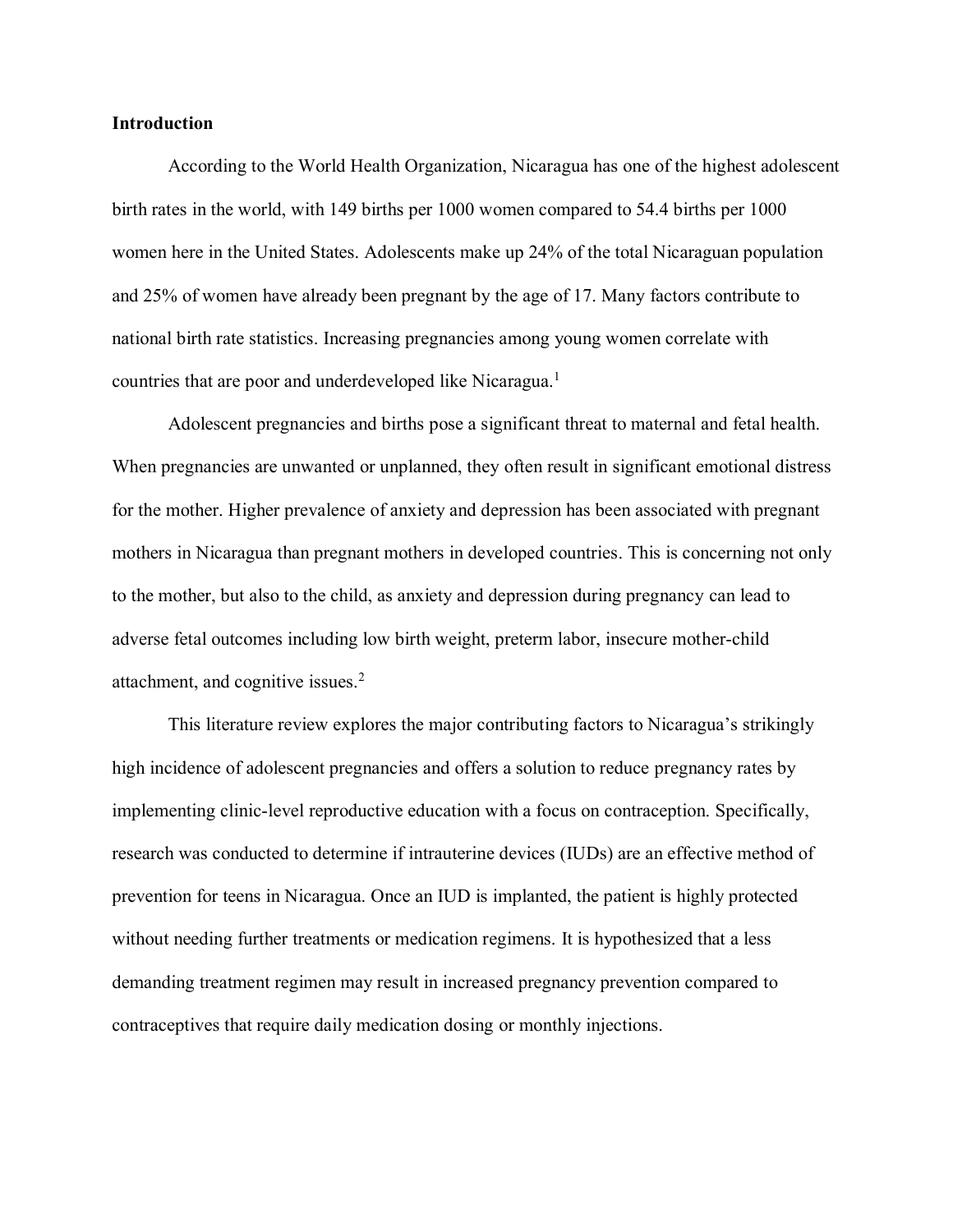#### **Background: Literature Review**

#### **Current Incidence of Adolescent Pregnancy and Contraception Use in Nicaragua**

## *I. Adolescent Pregnancy*

Nicaragua has arguably the highest adolescent pregnancy rate in all of Latin America and since the total ban on abortion in 2006, suicide among pregnant teens has increased in prevalence. 3,4 Many women in Nicaragua are largely unaware of their reproductive rights and lack control of their own fertility, which contributes to the 58% of total pregnancies in Latin America and the Caribbean that were classified as unplanned pregnancies in 2008.<sup>5</sup> To better understand the prevalence of adolescent pregnancy, the age of sexual debut and risk factors for young sexual behavior were analyzed. According to a study of 2803 adolescents living in poor neighborhoods of Managua, sexual behavior correlated with "personal characteristics (sex and alcohol use), interactions with others (parents, partners, peers) and to the environment (housing condition, religion)".<sup>4</sup> The study also found earlier sexual onset correlated with alcohol consumption, not living with parents, and the male gender.

#### *II. Contraceptive Use*

Current contraceptive use among adolescents has not been exclusively studied on a population-basis in Nicaragua. However, one 2014 survey revealed that of the sexually active male and female participants (n<sub>male</sub>=475, n<sub>female</sub>= 299), contraceptive use was 43% and 54%, respectively.4 The study disclosed that only 4% of girls using contraceptives chose IUDs compared to 22% consistent condom use, 15% oral contraceptives, 0.4% hormonal implants, and 31% hormonal injections (Table 1). The rare use of IUDs for contraception was confirmed during discussions in Nicaragua at various health facilities. Augsburg students spoke with a nurse at a public clinic, an epidemiologist in a private clinic, two providers at Centro de Mujeres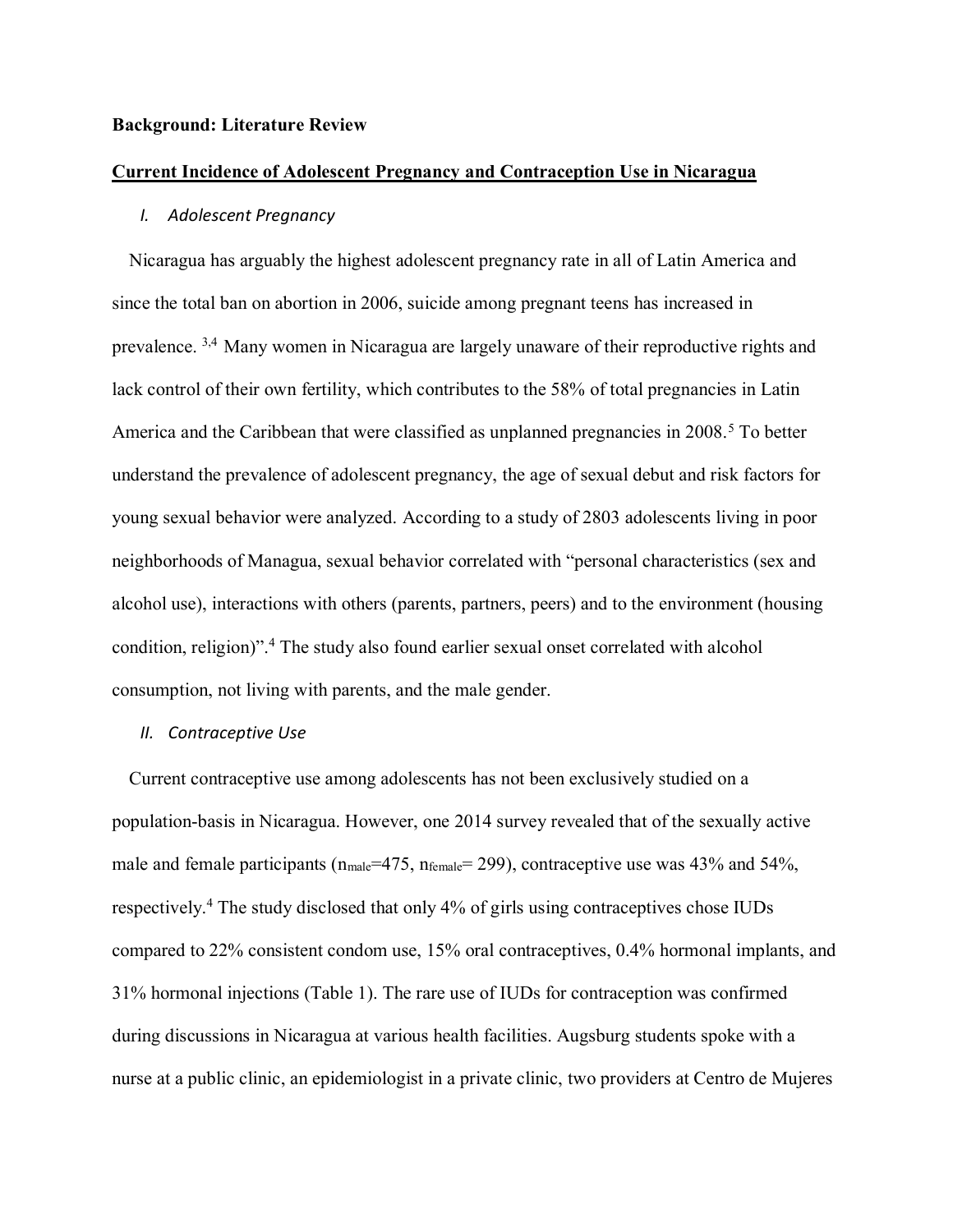Acahual, and a nurse at Casa Materna.<sup>6-9</sup> All sites agreed that IUDs are offered as part of patient education but are rarely utilized due to fear of infection or ulcers. Providers from all health facility discussions agreed that hormonal injections are the most popular form of contraception due to convenience. In addition, another source reported that utilization of contraception is increased for women who are married or in a stable relationship and decreased for women who lack reproductive independence.<sup>10</sup>

#### **Limitations to Reproductive Health for Adolescents**

#### *I. Machismo*

Adolescent pregnancy is preventable with modern contraceptive methods and adequate family planning; however, unwanted and unplanned pregnancy still exists. Limitations to reproductive health for adolescents in Nicaragua were analyzed in several published articles and in-person discussions at Nicaraguan health facilities. To identify possible barriers, one study in Octal, Nicaragua held three focus group discussions with 17 women. The discussions demonstrated conclusively that machismo is one key factor that prevents women from making autonomous reproductive decisions.<sup>11</sup> Machismo, similar to the English term sexism, is common in the city of Ocotal and is a key reason women do not seek contraceptive options. One woman speaks, "*there are men who are machistas [sexists] who do not like it if [their partner] plans and prefer [that their partner] is always pregnant, having child after child.".*<sup>11</sup> Two providers at Centro de Mujeres Acahual agreed that the presence of machismo is the largest contributing factor in the underutilization of contraceptive methods.<sup>8</sup> Although women are aware of access to free contraception, many do not exercise their reproductive independence because they lack the support from their male counterparts. Often males believe if their partners seek contraceptives they are being promiscuous. If women do decide to utilize contraception, long term IUD use is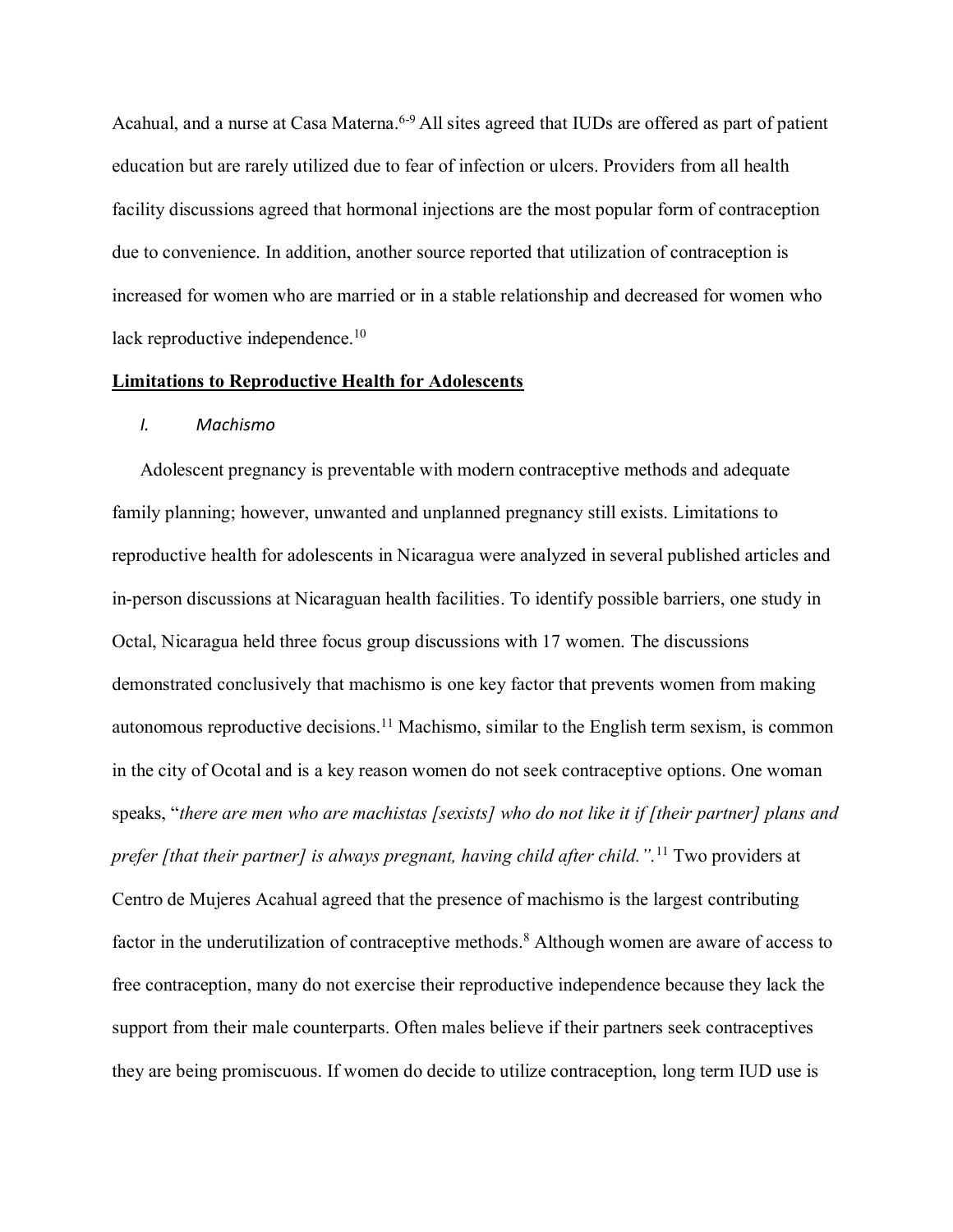the least favorable method and hormonal injections are most favorable. Hormonal injection is the method of choice for adolescent females because they are able to receive monthly or trimonthly injections confidentially with little risk of their partner becoming aware of it and are able to discontinue the injections at any time.

#### *II. Societal Criticism*

Another limitation to reproductive health for female adolescents is criticism from others. Adolescent women are less inclined to seek reproductive healthcare at the central city clinic in fear of being recognized and judged by others in the community.11 Women who seek contraception in private fear that community members may find out due to a breech in confidentiality by public clinic providers.<sup>8</sup> Because community members criticize women who are sexually active at a young age, these young women do not seek contraception and become pregnant. This leads to an even harsher backlash of criticism from the community and their families. One source gave an example of a respected nursing student who became pregnant.<sup>7</sup> Her family gave her the decision to either drop out of school or find her own home to live in. Although in the United States it is common to live elsewhere while attending school, this is rare in Nicaragua. Most families live in one home together until they are married and begin having children of their own. In this case, she decided to drop out of her nursing program to become a single mother to ensure she would have a home in which to raise her child.

#### *III. Lack of Sexual Education*

Lack of sexual education in schools is another obstacle for reproductive health in adolescents from Nicaragua. The Catholic church largely influences government policies, which include the total ban on abortion and lack of sexual education in schools.7,12 Providers at a private clinic and women's health center reported that the only education students receive regarding safe sex is in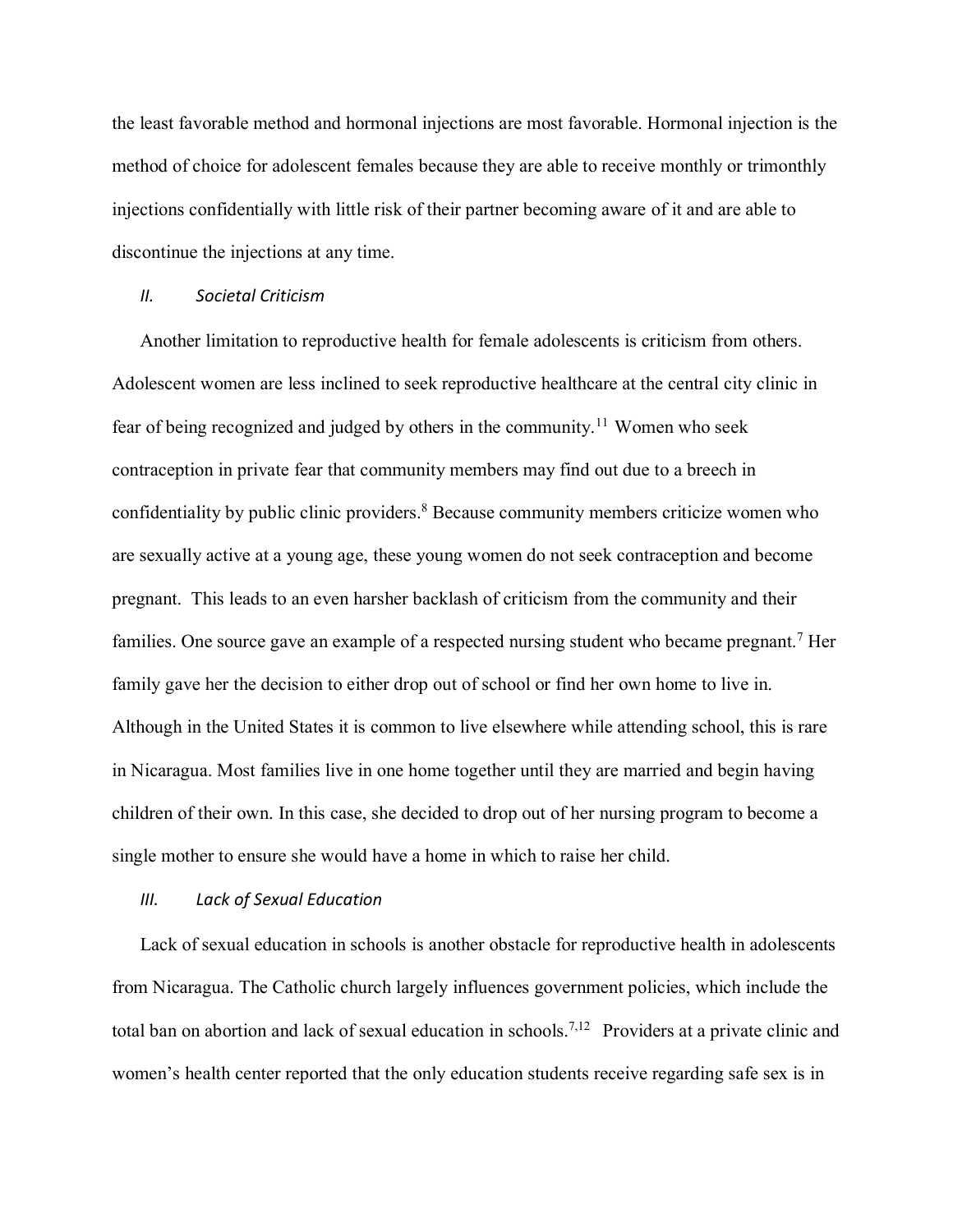biology. Sexual intercourse is taught in an anatomical context, whereas the critical subject matters of contraception and safe sex are not discussed.7,8 Due to government restrictions, the women's health center is no longer allowed in schools to provide education on contraception and reproductive health, as it had been in the past. Comparatively, a provider from a governmentfunded public clinic in Nicaragua stated that reproductive education provided by her clinic is allowed in public schools without restrictions from the government.6

## *IV. Fear of Infection from Intrauterine Devices*

The main barrier to IUD implementation is the fear of infection, according to information obtained from clinical providers from a public clinic, a private clinic, and a women's health center.6-8 An epidemiologist from the private clinic added that there has been no research to determine if the fear of infection from IUD implantation is a result of true infection risk or if it is a negative stigma about the method. Previous research in El Salvador found similar explanations attributable to rare IUD use compared to other contraceptive methods.13 Patients did not opt to use IUDs due to rumors about their safety, inadequate education during patient counseling, and insufficient provider experience.

Another plausible aspect affecting the low rate of IUD use in Nicaragua is the type of IUD offered. In four health facilities offering IUD insertion, only the copper T (Paraguard) IUD was available for women.6-9 Paraguard has a higher incidence of vaginal bleeding and a longer lifespan when compared to hormonal IUDs such as Mirena. Women with a copper IUD may experience increased bleeding, while women with a hormonal IUD may only have irregular bleeding or commonly experience amenorrhea.<sup>14</sup> In addition, the copper IUD is able to last up to 10 years while hormonal IUDs can last only up to 5.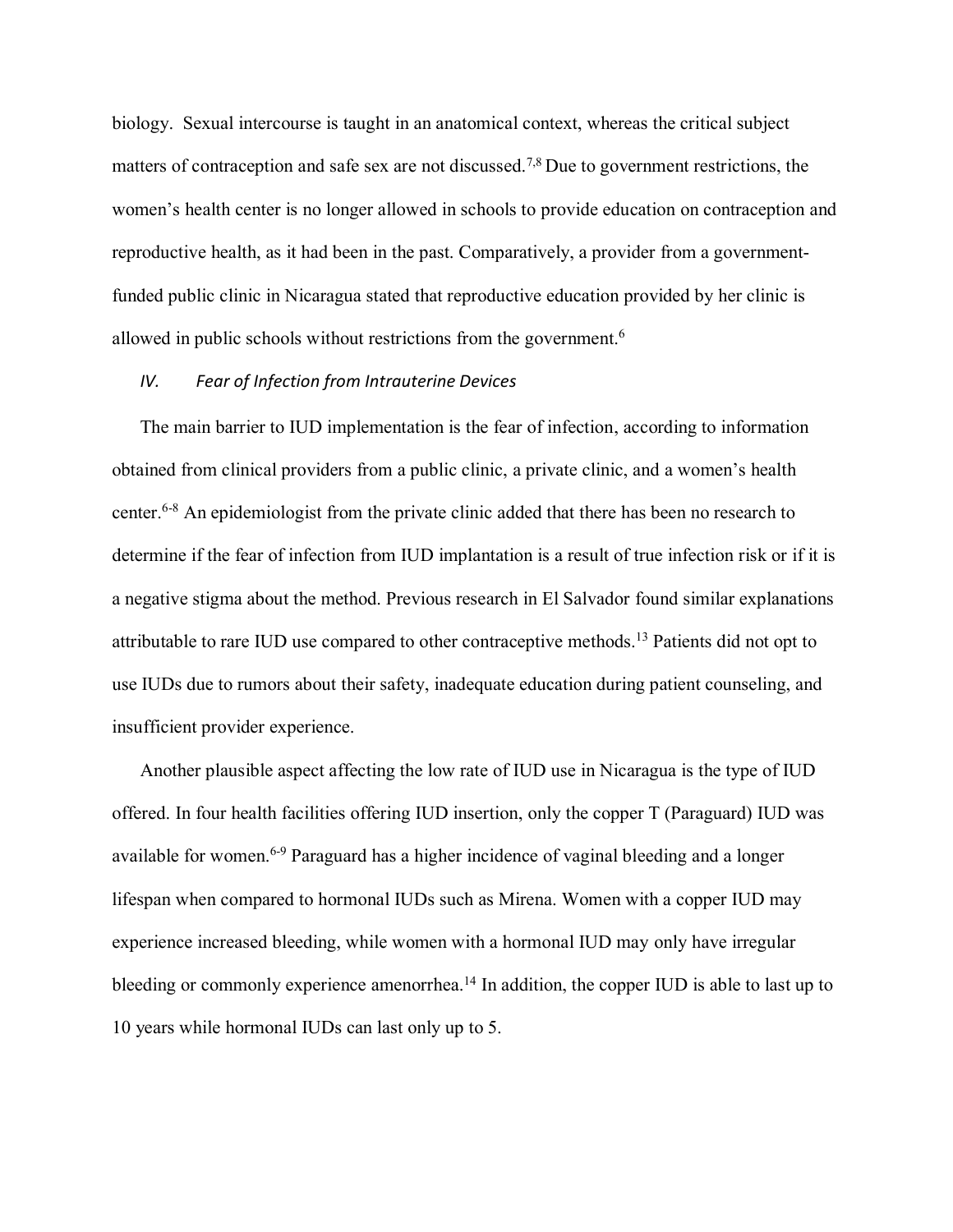#### *V. Poor Utilization of Health Facilities*

Health facility underutilization also leads to decreased contraception use in addition to unsafe home births. Health facilities are only utilized in 63% of births in the Matagalpa region.<sup>15</sup> Interviews of Nicaraguan women in Matagalpa suggest that limitations to reproductive health present in a hierarchy of levels including individual, household, and community. One barrier to utilization of health facilities was financial concerns. Although prenatal services are free, women stressed issues with affording transportation to and from the clinic, missing work time, and prioritizing money for hospital stays and to support current family members. Other causes of decreased utilization were traditional or religious home birthing practices, previous adverse health experiences, and gender-power issues as mentioned with "machismo" relationships in Ocotal that result in lack of support from male partners.<sup>11,14</sup> Overall, utilization of maternal healthcare services depends on individual preferences and past personal healthcare experiences, household support network and financial ability, and community level access regarding transportation, affordability of care, and communicable knowledge of care available for mothers.<sup>15</sup>

#### **Maternal Outcomes of Adolescent Pregnancy**

#### *I. Anxiety and Depression*

Outcomes of adolescent pregnancy pose significant risks to the mother and the fetus. Adolescence is a fragile time when females may be at risk for depression. Unplanned pregnancies can exacerbate these underlying psychological conditions. Due largely to socioeconomic differences, pregnant women in underdeveloped countries have an estimated onein-three to one-in-five chance of developing a significant mental health problem compared to one-in-ten chance for pregnant women in developed countries. <sup>2</sup> One retrospective cohort study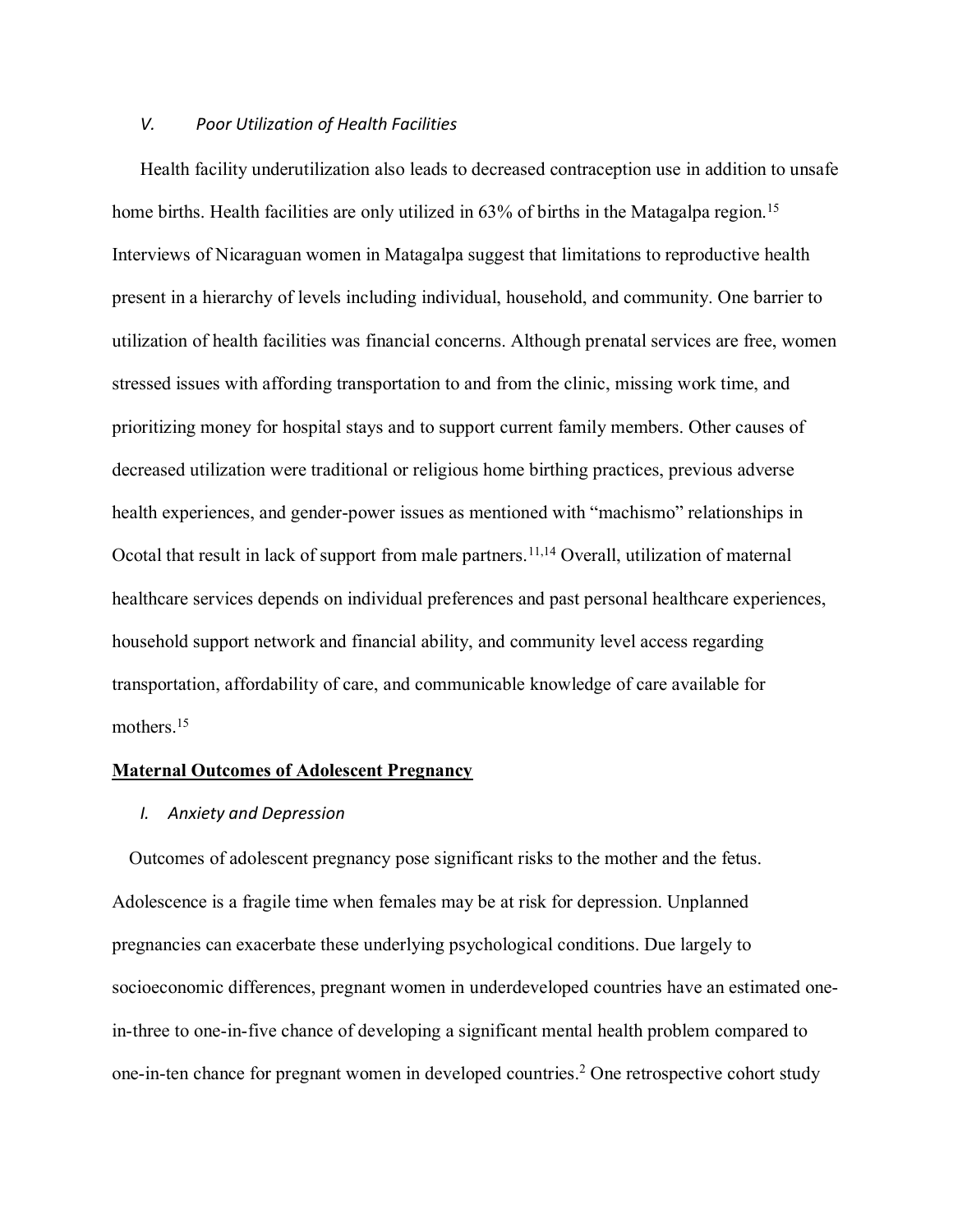found that the incidence of anxiety and depression during pregnancy for Nicaraguan women doubled that of Dutch women ( $p < 0.001$ ). The incidence of anxiety and depression may be related to inadequate mental health resources, as only 9.6% of Nicaraguan pregnant participants stated professional psychological resources were accessible to them.2

#### *II. Domestic Violence*

Another contributor to adverse maternal outcomes for adolescents is violence. Extensive survey-based research in Nicaragua showed that women who reported unintended pregnancies had significantly higher exposure to violence and abuse from their partner and often had a low socioeconomic status ( $p < 0.05$ ).<sup>5</sup> Violence against women also commonly occurs in fatherdaughter relationships when the parent encounters realizations that his daughter is sexually active and/or secretly in relations with a male counterpart.<sup>11</sup> As one epidemiologist stated, "Although Nicaragua is ranked the second safest country in Central America, there still remains a huge issue with violence against women; Home is not the safest place."<sup>7</sup>

# *III. Birth Outcomes Resulting from Total Ban on Abortion*

The total ban on abortion, which began when Daniel Ortega was elected in 2006, can also lead to poor maternal outcomes. 12 Females do not have an option to abolish gravidity, even if the pregnancy puts a young mother at significant health risks including poor maternal weight gain, depression, preeclampsia, and preterm premature rupture of membranes.16 Because treatments for malaria, cancer, HIV/AIDS, and cardiac emergencies are considered to put the fetus at risk, health care providers will be penalized for providing medical care to pregnant patients with any of these conditions. <sup>3</sup> Ironically, many women in Nicaragua agree with the total ban on abortion despite rape or young age due to the religious doctrine moral code of the Catholic Church.<sup>11</sup> Young women who need the most help are being left with little support and no choice in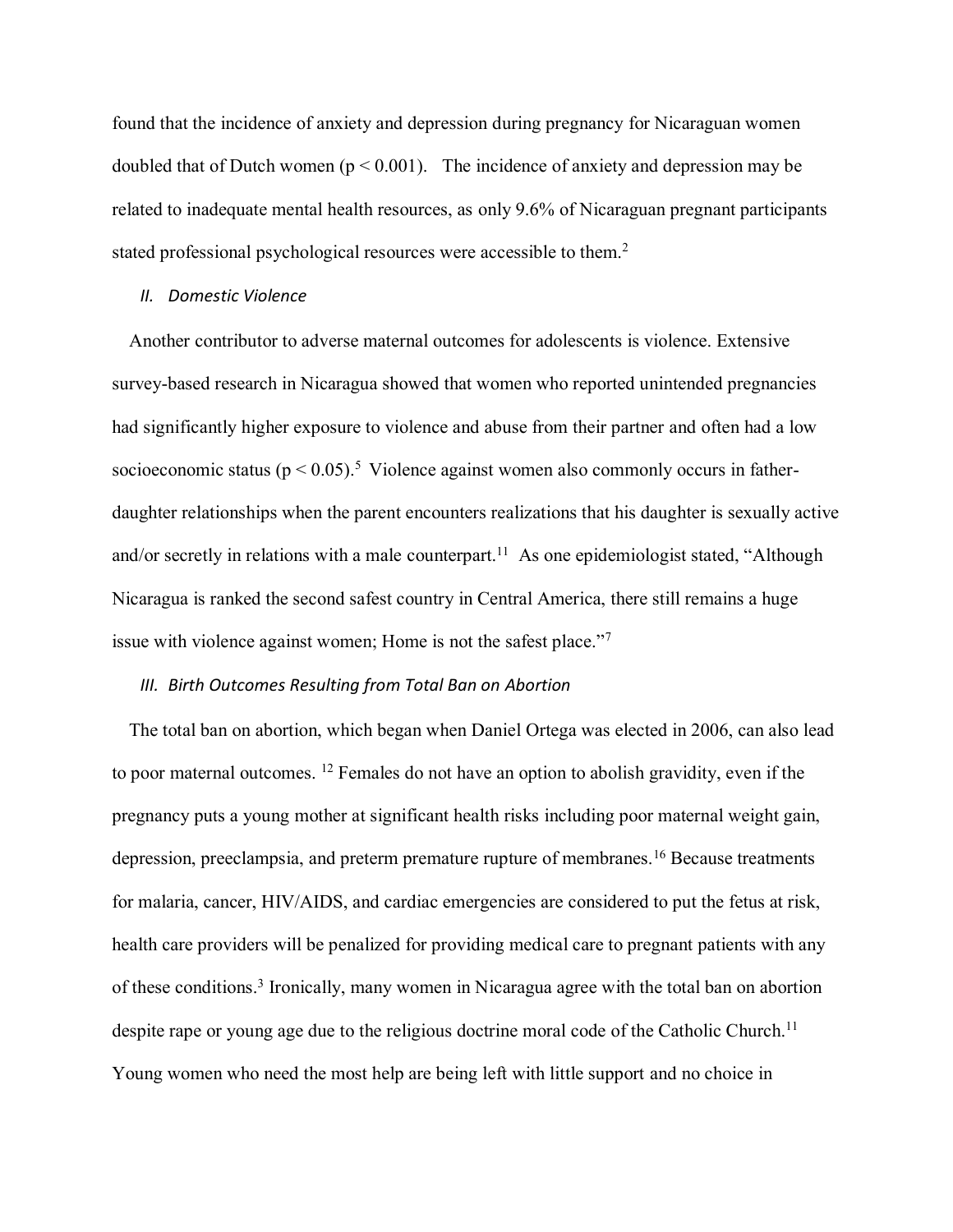abolishing an unwanted pregnancy.

#### **Implementation of Reproductive Education and IUD for Contraception**

#### *I. Contraceptive Failure and Discontinuation Rates*

Intrauterine device (IUD) contraception methods and reproductive education are postulated solutions to address barriers to reproductive planning and decrease pregnancies in Nicaraguan adolescents. Demographic and Health Survey data from 43 countries revealed that failure rates of long-acting reversible contraception (LARC) methods such as implants, intrauterine devices, and injectables were significantly lower than short-term resupply methods such as oral contraceptives and male condoms.<sup>17</sup> Additionally, the discontinuation rate of IUDs is suggested to be lower than other methods, which is imperative to consider when offering a contraceptive option to high risk females who need protection longevity. One study in the United States found that the contraception method chosen by high-risk adolescents was the single strongest predictor of discontinuation, so method choice is critical for pregnancy prevention. <sup>18</sup> Intrauterine device use was the most promising choice for continued use after 6 months of implementation. Out of 102 females in the study who initiated a contraceptive method, the continuation rates at 6 months were 20% depot medroxygrogesterone, 43% combined oral contraceptives, 17% patch and ring and 88% for IUDs ( $p < .001$ , Figure 1). These studies support the hypothesis that IUDs would prevent unwanted adolescent pregnancies in Nicaragua due to the lowest failure and discontinuation rates.

# *II. Patient and Clinician IUD Education*

Educating clinicians about contraceptive options and patient counseling techniques is the first step necessary to increase IUD utilization. A randomized control trial studied the effect of implementing clinician education and patient education on total IUD uptake.<sup>13</sup> Medical providers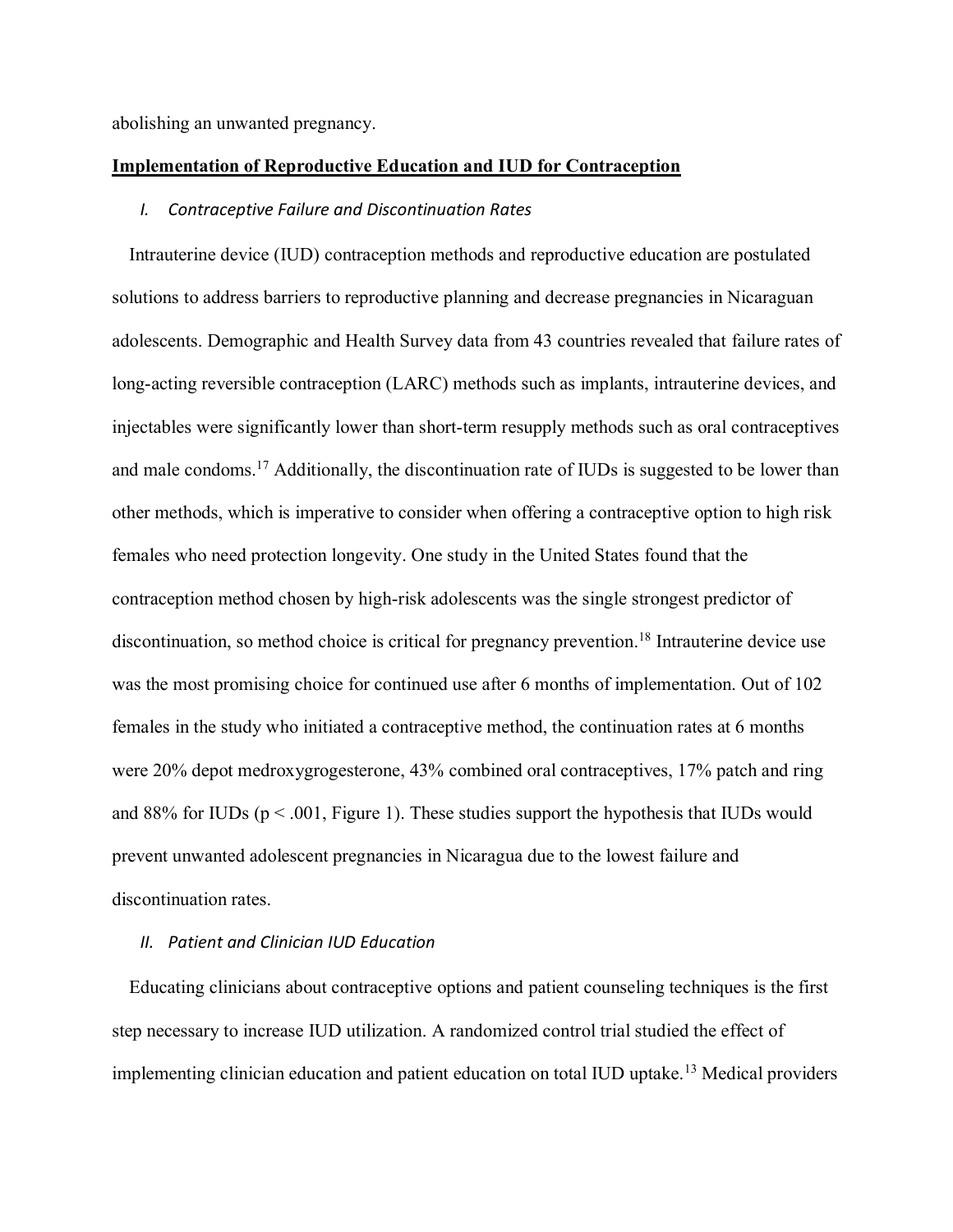were trained and presented with a checklist of counseling points to fulfill with each patient encounter. The goal of this strategy was to implement a standardized educational discussion with all adolescents seen in clinic. Interestingly, extensive teen counseling by medical practitioners had no significant impact on provider attitudes nor uptake of IUD use for patients. This suggests that increased education alone may not be sufficient to change personal beliefs about IUD contraception methods. Perhaps these beliefs are more complexly intertwined with Nicaraguan socioeconomics and culture.

#### *III. Multifactorial Strategy for IUD Implementation*

Adolescent pregnancy issues in Nicaragua have not gone unnoticed by the United States Agency for International Development (USAID). In contrast to the unchanged uptake of IUDs in the previous study, the Family Planning Expansion Collaboration put on by the USAID Applying Science to Strengthen and Improve Systems (ASSIST) Project gives hope to improve reproductive health of Nicaraguan adolescents. The USAID ASSIST Project is an organization funded by research and health administrations (World Health Organization) functioning to support health issues in developing countries.<sup>19</sup> The 2009 initiative aimed to improve availability and uptake of family planning services, with specific goals to increase IUD availability and use, create more counseling opportunities for patients, and ensure women make an informed choice in their family planning. Clinics involved in the initiative followed best practices of previous health interventions and family planning protocols in an attempt to achieve desired goals. Promising results involved an increase of postpartum counseling before discharge from 76% to 92% and post-obstetric event IUD insertion from 1% to 8% from 2009 to 2011. With improved utilization of post-obstetric IUDs, adolescents who had a first birth could prevent future teen pregnancies. Despite increased education and accessibility of IUDs, this method remained secondary to other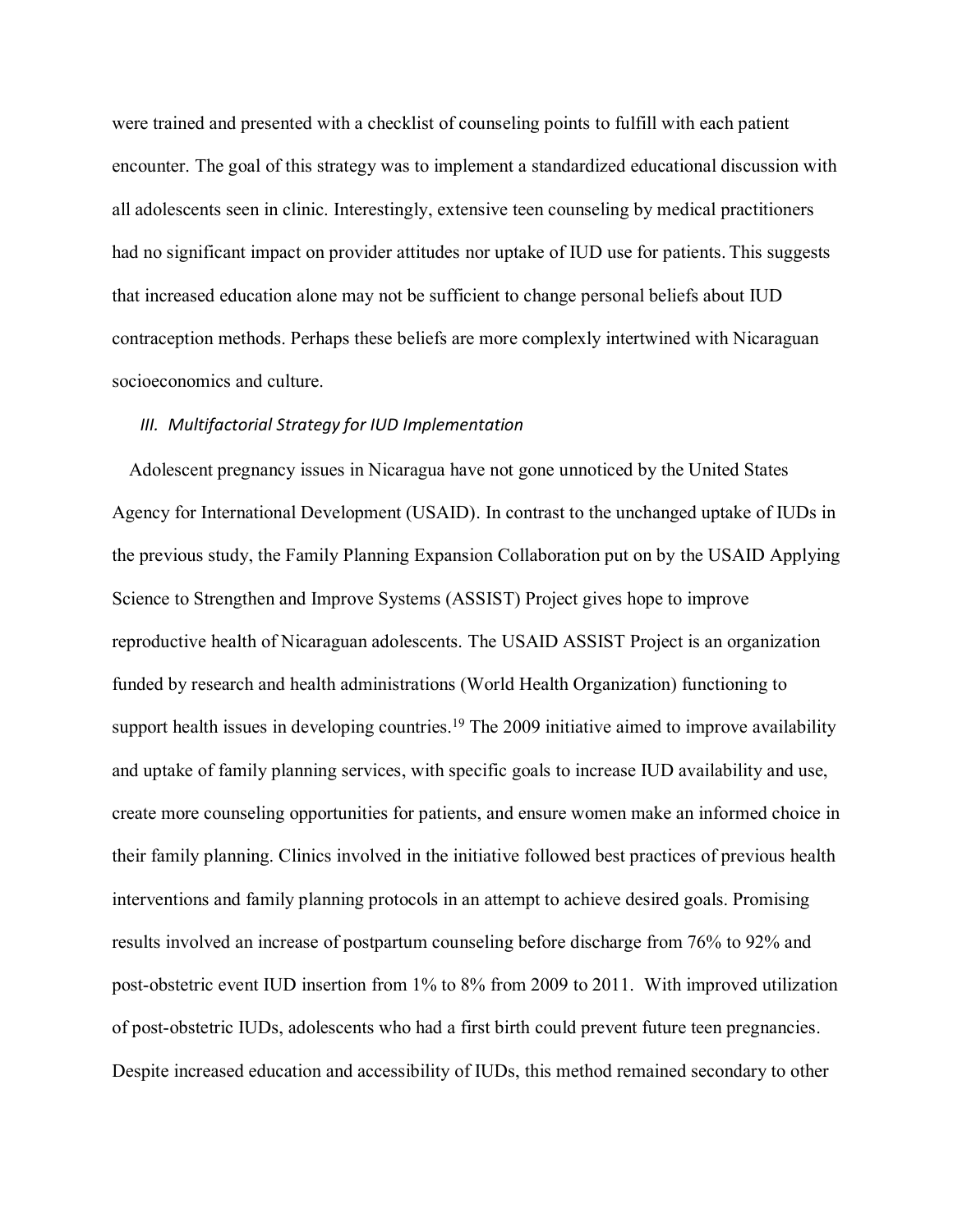contraception options. Patients' contraception choices included hormonal (40%), condoms (25%), IUDs (10%), and natural methods (10%). The successes of the Family Planning Expansion Collaborative brought awareness and resources to address adolescent pregnancy.

#### **VII. Methods**

The research topic of adolescent pregnancy in Nicaragua first surfaced from general internet search of current health issues facing the country. The prevalence of adolescent pregnancy is far greater than other countries in the world and peaked interest into further investigation. Background data on incidence of adolescent pregnancy in Nicaragua was found using the World Health Organization topic search of "adolescent pregnancy". This data was useful to compare prevalence of adolescent pregnancy of Nicaragua to other regions globally. Dynamed was utilized to draw general information on adolescent maternal and fetal risks. Pubmed internet database was used as the primary mechanism to further investigate point-of-care topics related to the hypothesis that IUDs and reproductive health education could reduce adolescent pregnancies. Specific key searches included "Nicaragua", "maternal outcomes", "adolescent pregnancy", "discontinuation and failure rate of contraceptive methods", and "barriers to reproductive health". Relevant studies included reviews, observational studies, and survey-type research. The book *Nicaragua: Living in the Shadow of the Eagle* by Walker and Wade provided copious information about Nicaragua history, culture, economics, and politics. Specifically, the legislature regarding the total ban on abortion was used to discuss maternal outcomes of adolescent pregnancy.

Finally, in-person interviewing of clinicians in Nicaragua gave support and credibility to current views on IUD use for adolescents seeking contraception. Providers from Centro de Mujeres Acahal, a public clinic in Managua, and a private clinic were questioned about the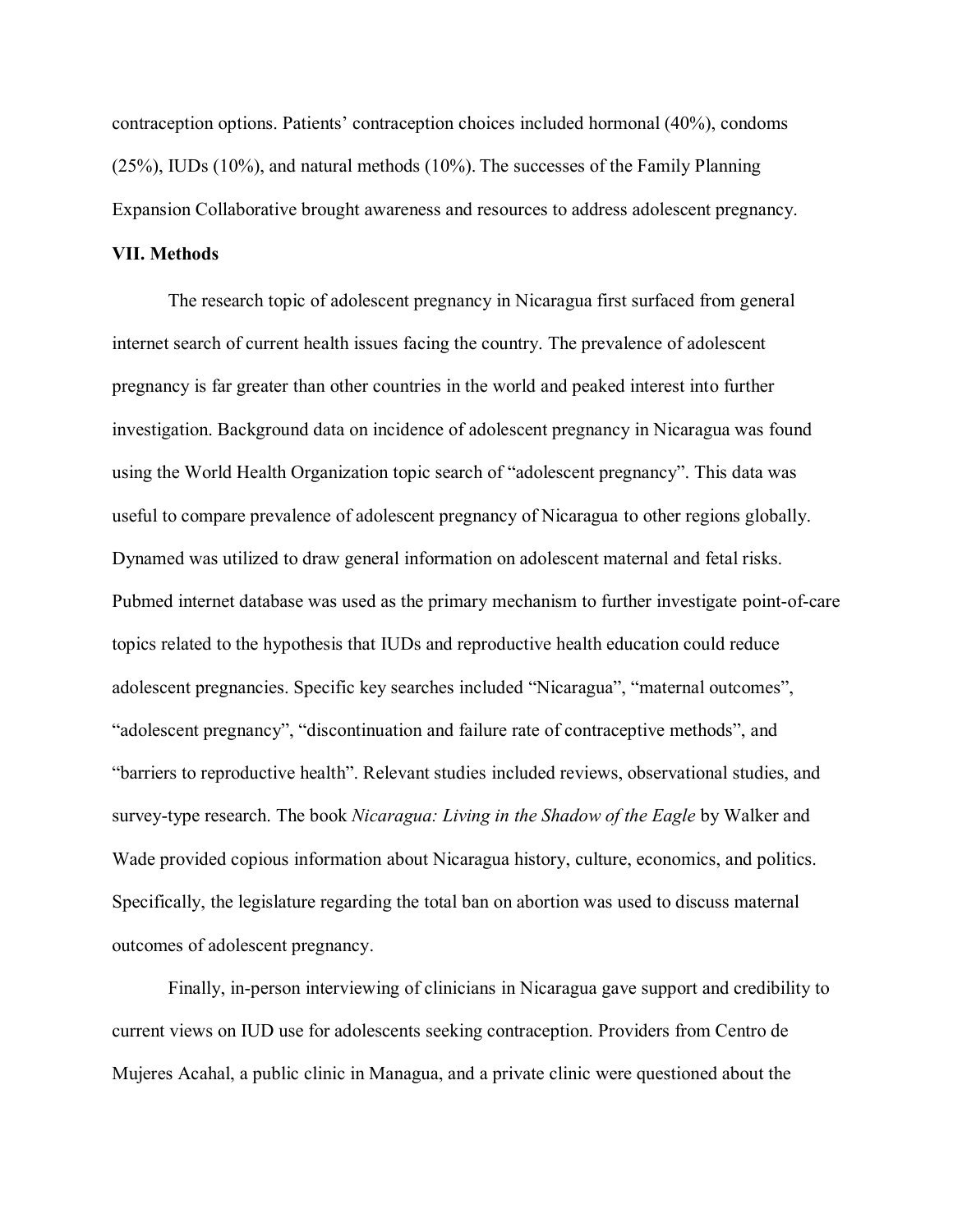incidence of adolescent pregnancy, incidence of IUD use as a contraception option, barriers to contraceptives, and if reproductive education was offered in schools, family, and community settings. The last in-person resource utilized was a discussion held at Casa de Materna, which is a facility that provides pregnant women coming from rural communities proper housing, food, education, preparation, and labor and delivery resources. The pregnant women were asked to share their age, how far away their home community was from the facility, and if this was their first pregnancy.

All resources coalesced into four key topics for the background portion of this paper: incidence of adolescent pregnancy and contraception methods, limitations to reproductive health for adolescents, maternal outcomes of adolescent pregnancy, and implementation of reproductive education and IUDs for contraception. Exclusion of electronic sources was based on concern for validity and quality. All resources utilized were peer reviewed and recently published. The method to each research study was analyzed for controls, patient selection process, and type of analysis. Selected studies were read through entirely to obtain relevant data for this research. Data from studies was succinctly incorporated into various portions of the background section to compare key issues surrounding adolescent pregnancy. In-person discussions were compared to evaluate the similarities and differences in response to questions regarding IUD use and reproductive health education. Discrepancies regarding reproductive health education in schools existed when questioning different facilities and is included in the discussion.

#### **VIII. Discussion**

Intrauterine devices for contraception and reproductive health education were postulated solutions to prevent adolescent pregnancy in Nicaragua. Evidence suggests that adolescent pregnancy puts the mother at risk for psychosocial issues including depression and domestic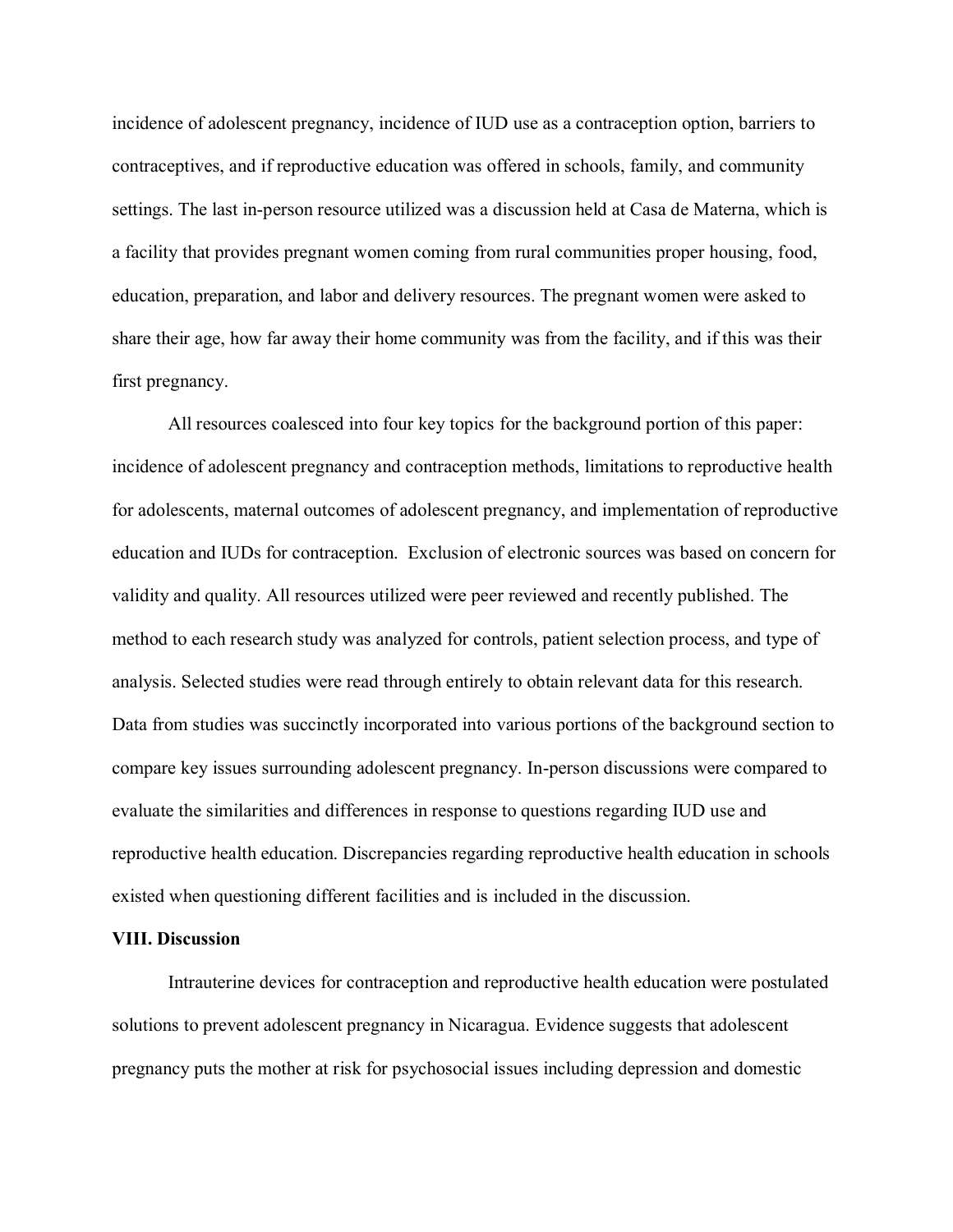violence. Not only do young women often lack the social support needed for a healthy pregnancy, but also financial resources and support after birth. Poor fetal outcomes are also more likely and include low birth weight and premature birth, among others. Due to these adverse outcomes of adolescent pregnancy, an effort towards prevention is needed. The issue is multifaceted however, and necessitates multiple solution strategies to successfully develop a targeted approach to pregnancy prevention. The research suggests that barriers to reproductive health have social, political, financial, and logistical origins. Conclusive evidence that IUD use specifically provides a solution to this complex issue simply does not exist.<sup>19</sup>

Barriers to reproductive health include machismo, societal criticism, lack of sexual education in schools, and lack of IUD knowledge. First, although women's health is gaining awareness in Nicaragua, the country's social culture is still largely male-centered. Young women may not seek reproductive health services due to judgement and influence of their partner or parent figures. Many studies conducted via survey also suggested that society criticizes the utilization of reproductive education in the young population. Although contraceptive methods may be offered to women of all ages according to risk, young women are hesitant to utilize these resources due to fear of societal rejection. Simply increasing accessibility and education about reproductive services may not be enough to overcome these cultural norms of machismo and religious beliefs.

Another barrier to reproductive health is sexual education. Contradicting responses about this topic arose from interviews at different health facilities in Nicaragua. A provider at a public clinic stated that reproductive health is included in public school education and that the clinic is able to provide education on the topics of contraceptives to many schools in the area. Conversely, providers from a private clinic and women's health center disagreed that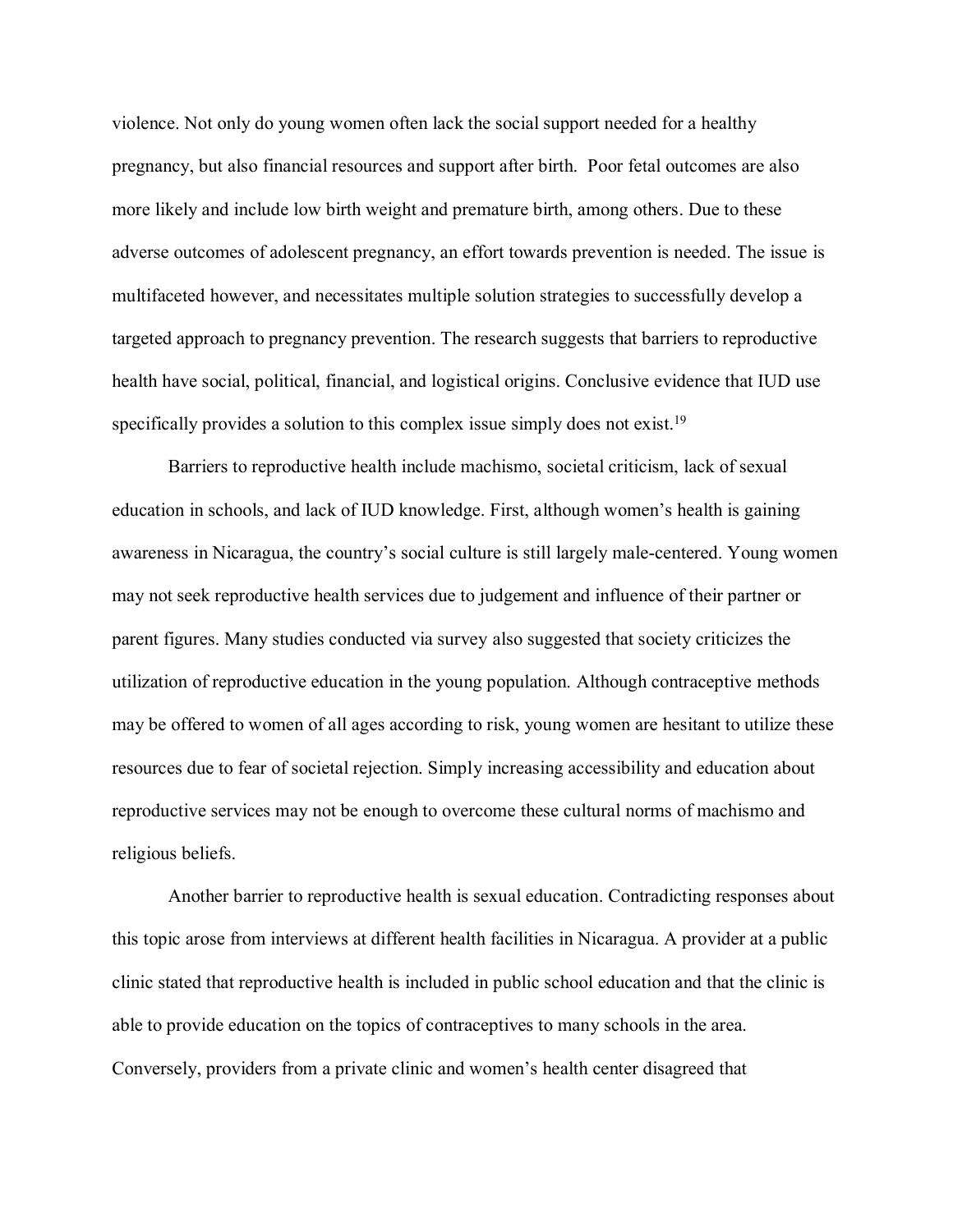reproductive health education was included in any schooling. Instead, the only education students receive on sexual intercourse is the anatomically relevant biology of sex. The women's health center stressed concern that discussions on safe sex and contraceptive options are no longer allowed in any schools. The discrepancies between the responses given from the public provider versus the women's health center are likely due to care for clinic reputation or political manipulation at the public clinic. Speaking to several people in the community and our guide confirmed that reproductive education in schools does not exist to the extent that the public nurse stated. Moreover, private schools it is not allowed at all.

Another postulated barrier to contraception, specifically IUD use, is the type of IUD offered in Nicaragua. Every health facility that provided IUDs for women only offered the copper T (Paraguard) and did not offer hormonal (Mirena, Skyla, etc) devices. The side effect profiles and longevity of effectiveness for both types of IUDs is very different. Perhaps the cramping, bleeding, and longer effective timeframe of Paraguard attributed to negative stigma from women. Hormonal IUDs do not have heavy bleeding profiles and are available for shorter timeframes. When providers were questioned about the hormonal IUD options, few of the interviewees had knowledge of these devices.

That being said, IUD implementation with reproductive education has promising potential. Through a clinician-lens, adolescents at high risk can be educated on contraception options to bring awareness to their reproductive rights and encourage independent choices. Intrauterine devices are proven to have the lowest failure and discontinuation rates, likely due to the little effort needed after initial implantation compared to the inconveniency of meticulous daily doses for combined oral contraceptive pills. For adolescents that do not want to frequently attend clinic due to lack of transportation, time restraints around work and/or school, and fear of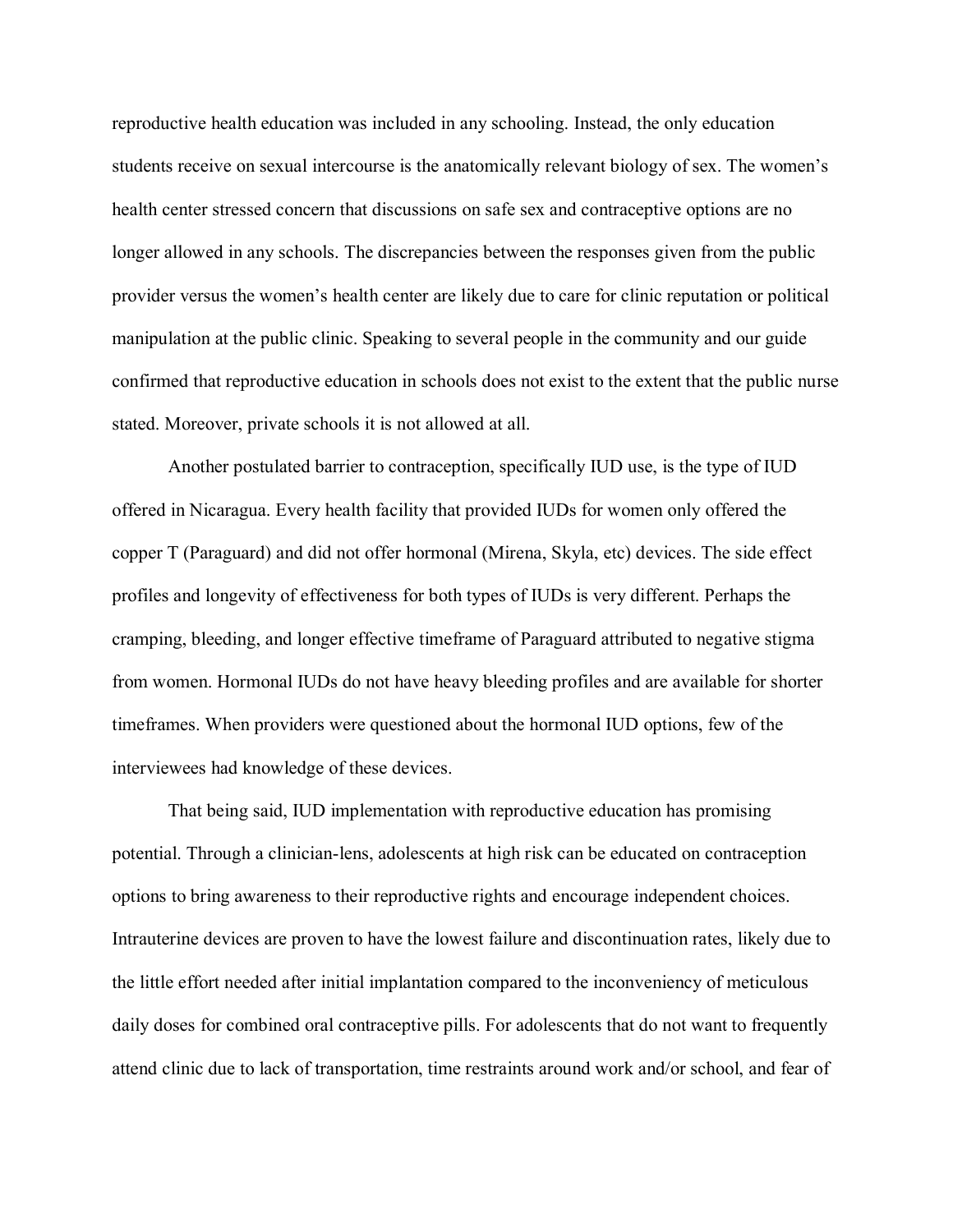being seen and criticized by community members, IUDs are an excellent option. However, there is varying evidence around the effectiveness of suggesting IUD use in Nicaragua. One study in Managua found no difference in provider attitudes or patient uptake of the IUD method after substantial effort to educate adolescents and expand IUD access.<sup>13</sup> In contrast, the USAID Family Planning Expansion Collaboration executed a comprehensive approach across many facilities (8 hospitals and 8 clinics) and has seen tangible improvements in post-obstetric pregnancy prevention.14 Health care providers were trained in sterilization and IUD implantation techniques and each site was analyzed independently for what resources were needed. The balance of standardization of provider-patient services and counseling combined with addressing individual site struggles lead to an overall successful initiative. This further supports the concept that pregnancy prevention cannot and will not be accomplished through one method due to the complexity of the issue.

#### **IX. Conclusion**

Intrauterine device implementation and reproductive education are not exclusively effective methods to prevent adolescent pregnancy in Nicaragua. This comprehensive literature review has identified that barriers to adolescent reproductive healthcare access are multifaceted. However, clinic-level interventions were most successful when providers were trained in a standardized manner while integrating site-specific weaknesses. The USAID Family Planning Collaborative showed a promising increase of IUD utilization from 1% to 8% in two years. However, the research focused on post-obstetric patients and disregarded prevention of first-time mothers.

Recommendations to future adolescent pregnancy prevention include implementing best practices from the USAID initiative to family care visits in females reaching reproductive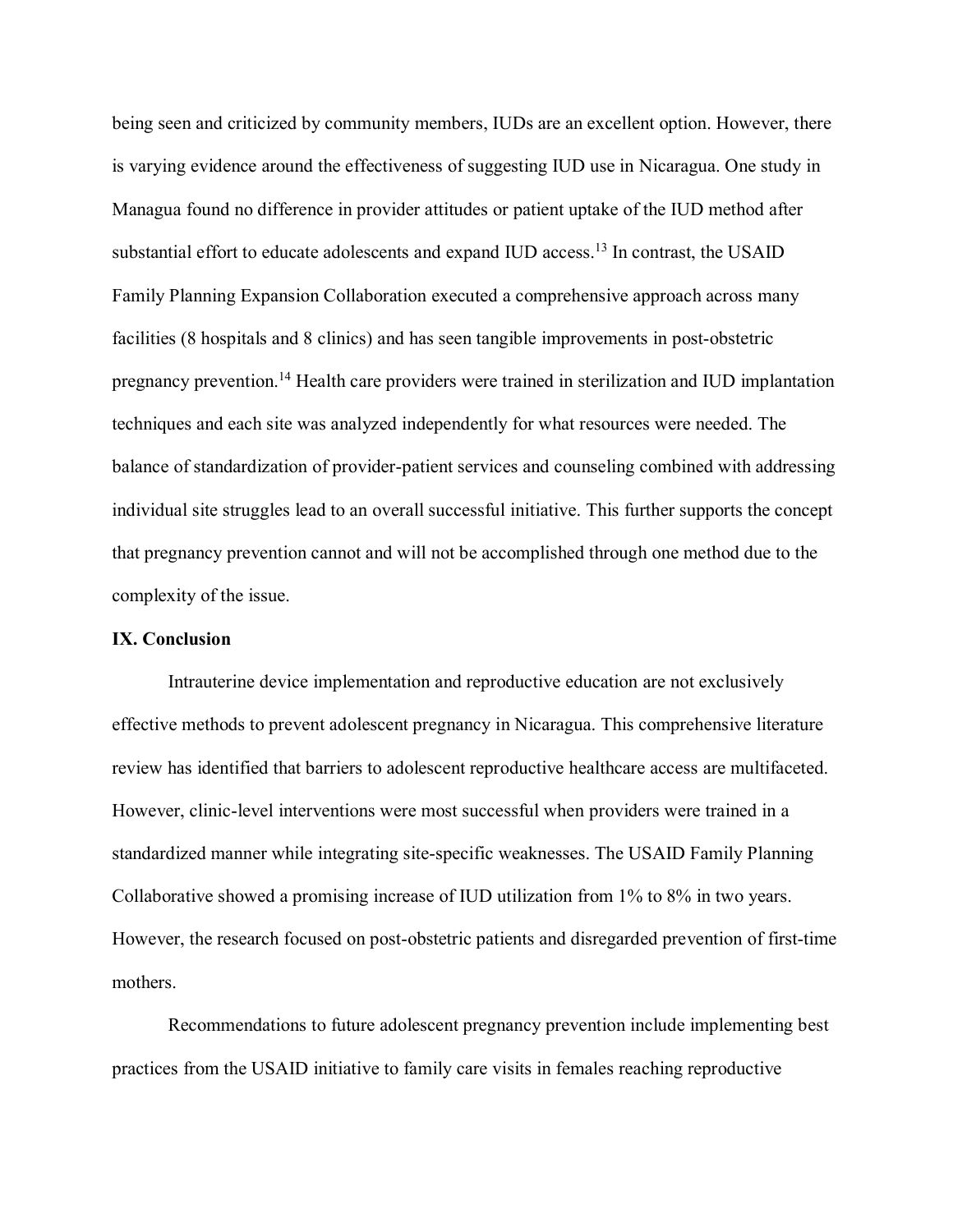potential. Currently, there is little acceptance of IUDs as a contraceptive option in Nicaragua due to fear of infection and lack of patient knowledge about the method. Further research on the risk of infection with IUDs would be helpful to determine if patients are opting out of IUD use due to rumor or if clinician implantation techniques must be improved to reduce true infection risks. Additionally, implementing the hormonal IUD instead of the copper IUD may be more appealing to adolescents due to minimal vaginal bleeding and shorter duration. On a larger scale, women advocacy groups could help inform legislatures of the need for reproductive education and increased access to adolescent groups. The total ban on abortion is still largely supported by most women in Nicaragua, so the focus must be on total prevention.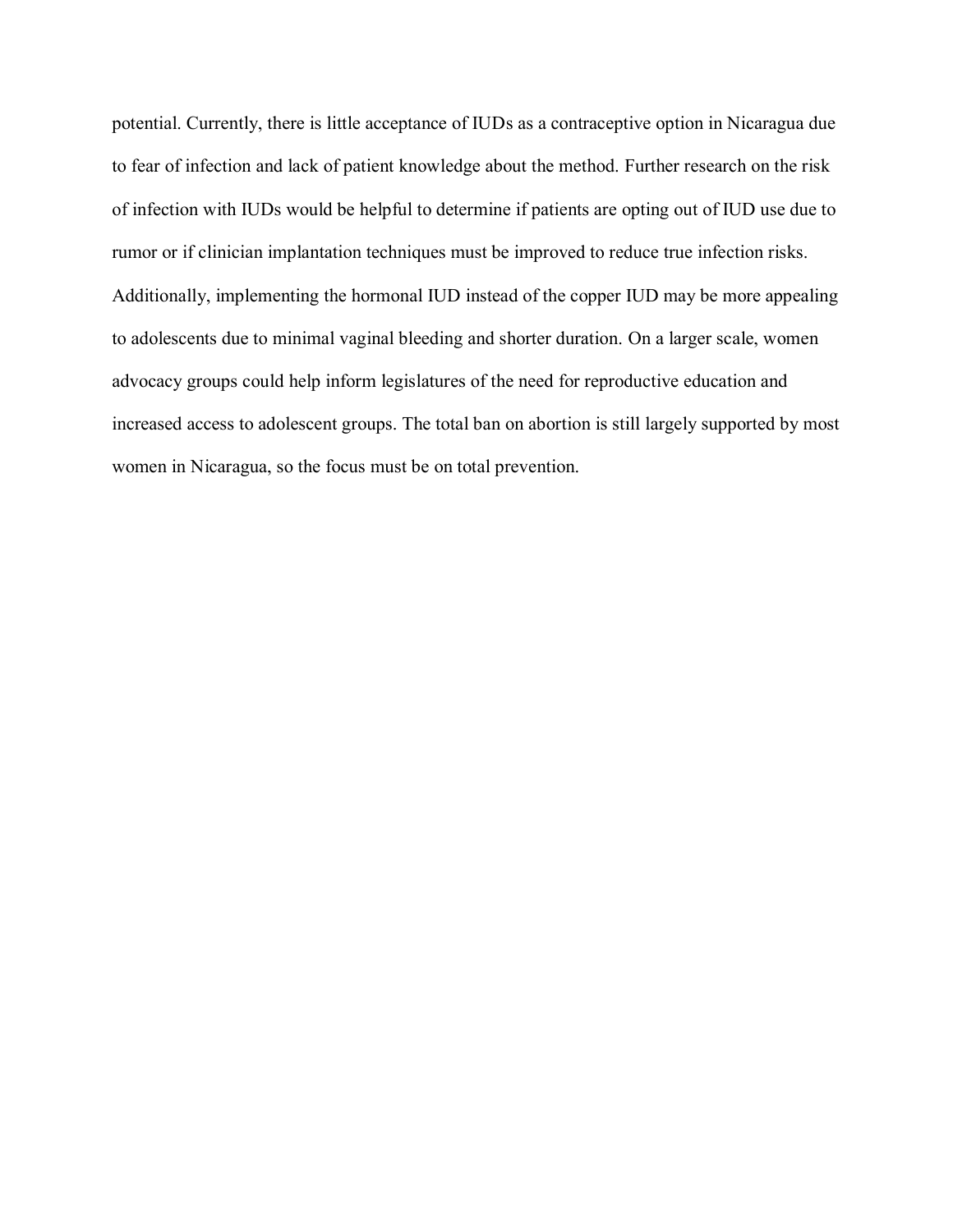# **X. References**

1. Department of Child and Adolescent Health and Development. World Health Organization. 2004. Adolescent Pregnancy: Issues in Adolescent Health and Development. http://apps.who.int/iris/bitstream/10665/42903/1/9241591455\_eng.pdf. Accessed May 30, 2017.

2. Verbeek T, Arjadi R, Vendrik JJ, Burger H, Berger MY. Anxiety and depression during pregnancy in Central America: a cross-sectional study among pregnant women in the developing country Nicaragua. BMC Psychiatry. 2015; 15(6). doi: 10.1186/s12888-015-0671-y.

3. Campbell W and Jenkins AE. Adolescent Pregnancy in Nicaragua: Trends, Policies, and Practices. International Handbook of Adolescent Pregnancy. 2014; 465-483. doi 10.1007/978-1- 4899-8026-7\_25.

4. Decat P, Meyer SD, Jaruseviciene L, et al. Sexual onset and contraceptive use among adolescents from poor neighborhoods in Managua, Nicaragua. The European Journal of Contraception & Reproductive Heath Care. 2014; 20(2): http://www-tandfonlinecom.ezproxy.augsburg.edu/doi/full/10.3109/13625187.2014.955846?scroll=top&needAccess=tr ue. Accessed June 3, 2017.

5. Salazar M and Sebastian MS. Violence against women and unintended pregnancies in Nicaragua: a population-based multilevel study. BMC Womens Health. 2014; 14. doi 10.1186/1472-6874-14-26.

6. Chief of Nurses. Centro de Salud Villa Libertad. Managua, Nicaragua. Discussion on clinic healthcare services and challenges. Translated by Augsburg Program Associate, Nicaragua, Juan Carlos Lopez. Center for Global Education and Experience, Augsburg University July 12, 2017.

7. Epidemiologist and president of the Nicaraguan Association of General Practitioners. Private clinic. Nicaragua. Discussion on Nicaraguan healthcare. July 14, 2017.

8. Nurse. Centro de Mujeres Acaual, Nicaragua. Discussion on contraception utilization and reproductive health education. Managua, Nicaragua. Translated by Augsburg Program Associate, Nicaragua, Juan Carlos Lopez. Center for Global Education and Experience, Augsburg University. July 11, 2014.

9. Nurse and 15 patients. Casa Materna of Matagalpa, Nicaragua. Discussion about facility services, patient profiles, and contraception. Translated by Augsburg Program Associate, Nicaragua, Juan Carlos Lopez. Center for Global Education and Experience, Augsburg University. July 18, 2017.

10. Lion KC, Prata N, Stewart C. Adolescent childbearing in Nicaragua: a quantitative assessment of associated factors. Int Perspect Sex reprod Health. 2009; 35(2). doi 10.1363/ifpp.35.091.09.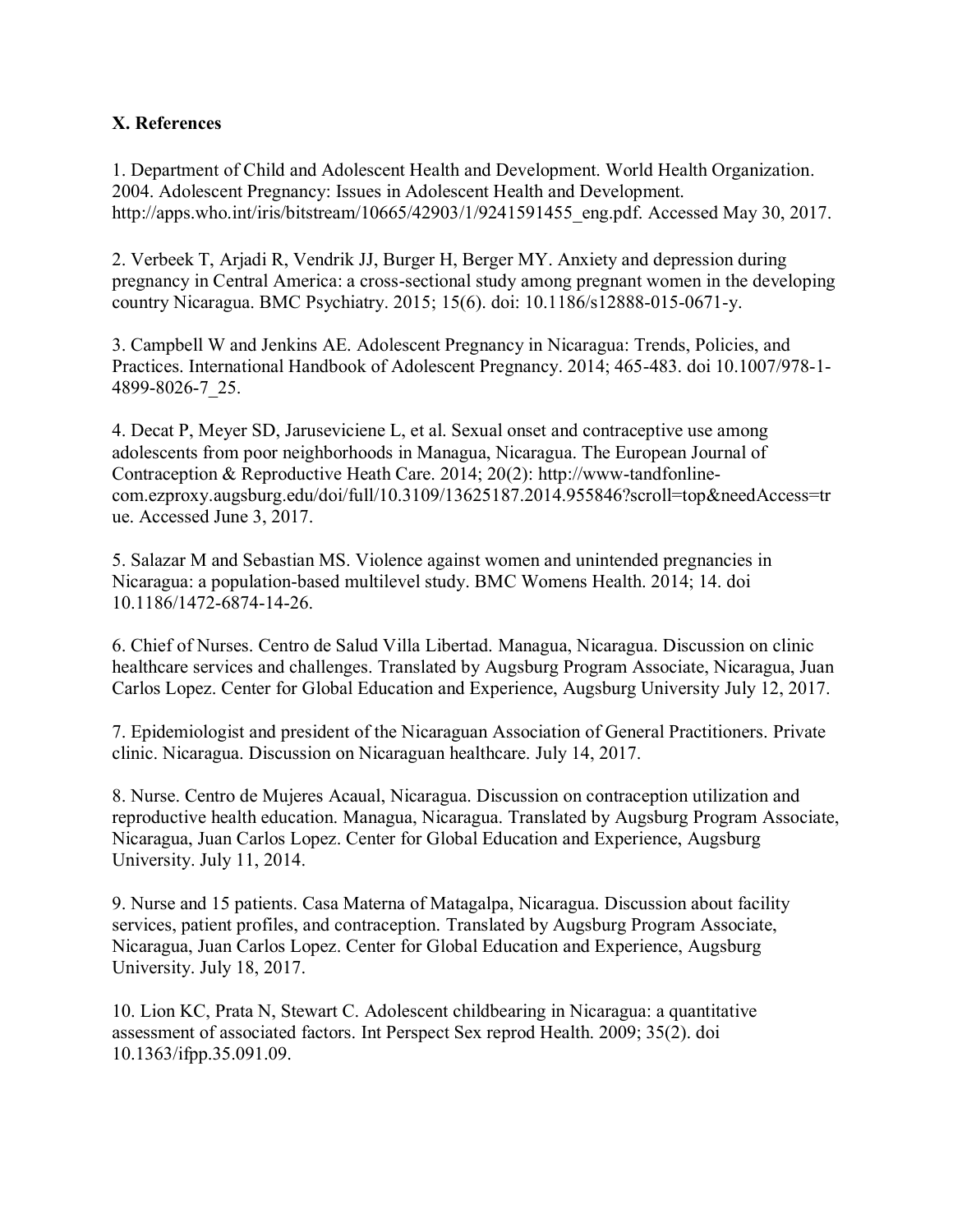11. Luffy SM, Evans DP, Rochat RW. "Siempre me critican": barriers to reproductive health in Ocotal, Nicaragua.Rev Panam Salud Publica. 2015; 37(4-5): http://www.scielosp.org/scielo.php?script=sci\_arttext&pid=S1020-49892015000400009&lng=en&nrm=iso&tlng=en. Accessed June 1, 2017.

12. Walker TW and Wade CJ. Chapter 4: Recent history, part 2. In: Nicaragua: Living in the Shadow of the Eagle. 2011; 5th ed. Boulder, CO.

13. Hubacher D, Vilchez R, Gmach R, et al. The impact of clinician education on IUD uptake, knowledge and attitudes: results of a randomized trial. Contraception. 2006; 73(6): 628-33. doi 10.1016/j.contraception.2006.02.003.

14. Birth Control: Medicines to Help You. U.S. Food and Drug Administration: Free Publications.https://www.fda.gov/forconsumers/byaudience/forwomen/freepublications/ucm313 215.htm#LARC. Updated September 9, 2016. Accessed July 26, 2017.

15. Lubbock LA and Stephenson RB. Utilization of maternal health care services in the department of Matagalpa, Nicaragua. Rev Panam Salud Publica. 2008;24(2): 75-84: https://www-ncbi-nlm-nih-gov.ezproxy.augsburg.edu/pubmed/19062598. Accessed June 3, 2017.

16. Dynamed. Adolescent pregnancy.

http://web.b.ebscohost.com.ezproxy.augsburg.edu/dynamed/detail?vid=1&sid=c75997f5-0b76- 4a3e-b8b0-

f533168c7f78%40sessionmgr103&hid=118&bdata=JnNpdGU9ZHluYW1lZC1saXZlJnNjb3BlP XNpdGU%3d#AN=361084&db=dme. Updated May 30, 2017. Accessed June 1, 2017.

17. Polis CB, Bradley SEK, Bankole A, et. al. Typical-use contraceptive failure rate in 43 countries with Demographic and Health Survey data: summary of detailed report. Contraception.2016; 94(1): 11-17. doi 10.1016/j.contraception.2016.03.011.

18. Maslyanskaya S, Coupey SM, Chhabra R, Khan UI. Predictors of Early Discontinuations of Effective Contraception by Teens at High Risk of Pregnancy. J Pediatr Adolesc Gynecol. 2016; 29(3): 269-75. doi 10.1016/j.jpag.2015.10.014.

19. USAID Assist Project. Nicaragua: Family Planning Expansion Collaboration. 2011. https://www.usaidassist.org/resources/nicaragua-family-planning-expansion-collaborative. Accessed June 4, 2017.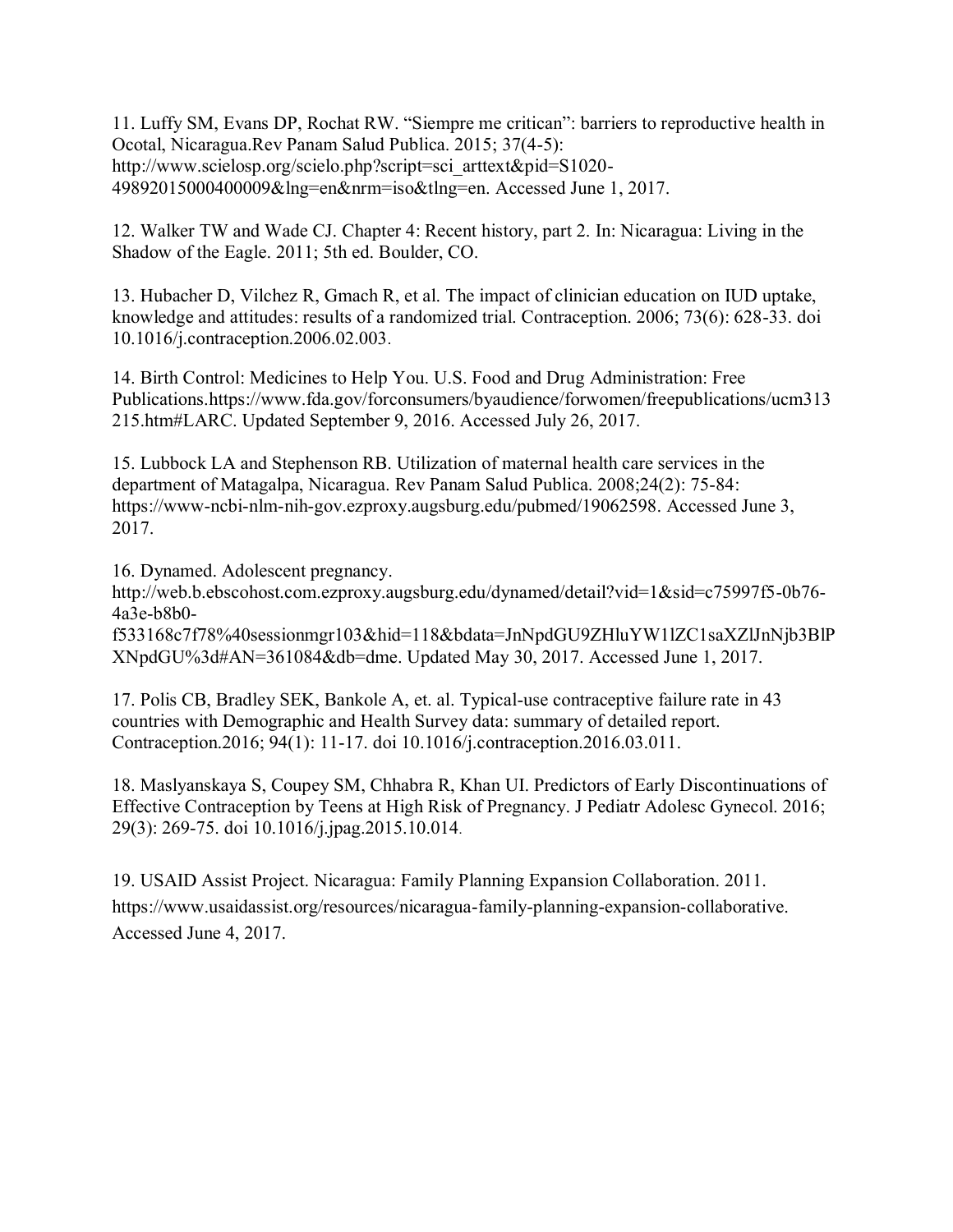# **XI. Appendix A**

G

**Table 1:** Contraceptive method choice among sexually active adolescents (with and without regular partner)

| Table 4 of 6                                                 |  |
|--------------------------------------------------------------|--|
| Table 4 Contraceptive use among sexually active adolescents. |  |
|                                                              |  |

Adolescents who have a regular partner Adolescents who do not have a regular partner Girls<br>( $N = 67$ ) Girls<br>( $N = 232$ )  $\begin{array}{c} Boys \\ (N=305) \end{array}$ Boys<br>( $N = 170$ ) Current contraceptive use 138 (59%) 155 (51%) 24 (36%) 51 (30%) 51 (22%) 84 (27%) 19 (28%) 38 (22%) Consistent use of condoms Respondent or partner currently uses Oral contraceptives 35 (15%) 68 (22%)  $4(6%)$  $\overline{a}$ Intrauterine devices (copper T)  $9(4%)$  $5(2\%)$  $2(3%)$  $\overline{\phantom{0}}$ Hormonal implants  $1(0.4\%)$  $2(0.7\%)$  $0(0\%)$  $37(12%)$  $3(4%)$ 71 (31%) Hormonal injections

€



**Figure 1:** United States study of adolescent contraceptive method discontinuation rates.

"Kaplan-Meier curves show timing of discontinuation for each contraceptive method over a 6 month time period ( $N = 130$ ). Noninitiation of a method is graphed as discontinuation on day 1. (A) IUD; (B) COCs; (C) DMPA; and (D) patch and/or ring. COC, combined oral contraceptive pill; DMPA, depot medroxyprogesterone acetate; IUD, intrauterine device; Patch, transdermal patch; ring, intravaginal ring."